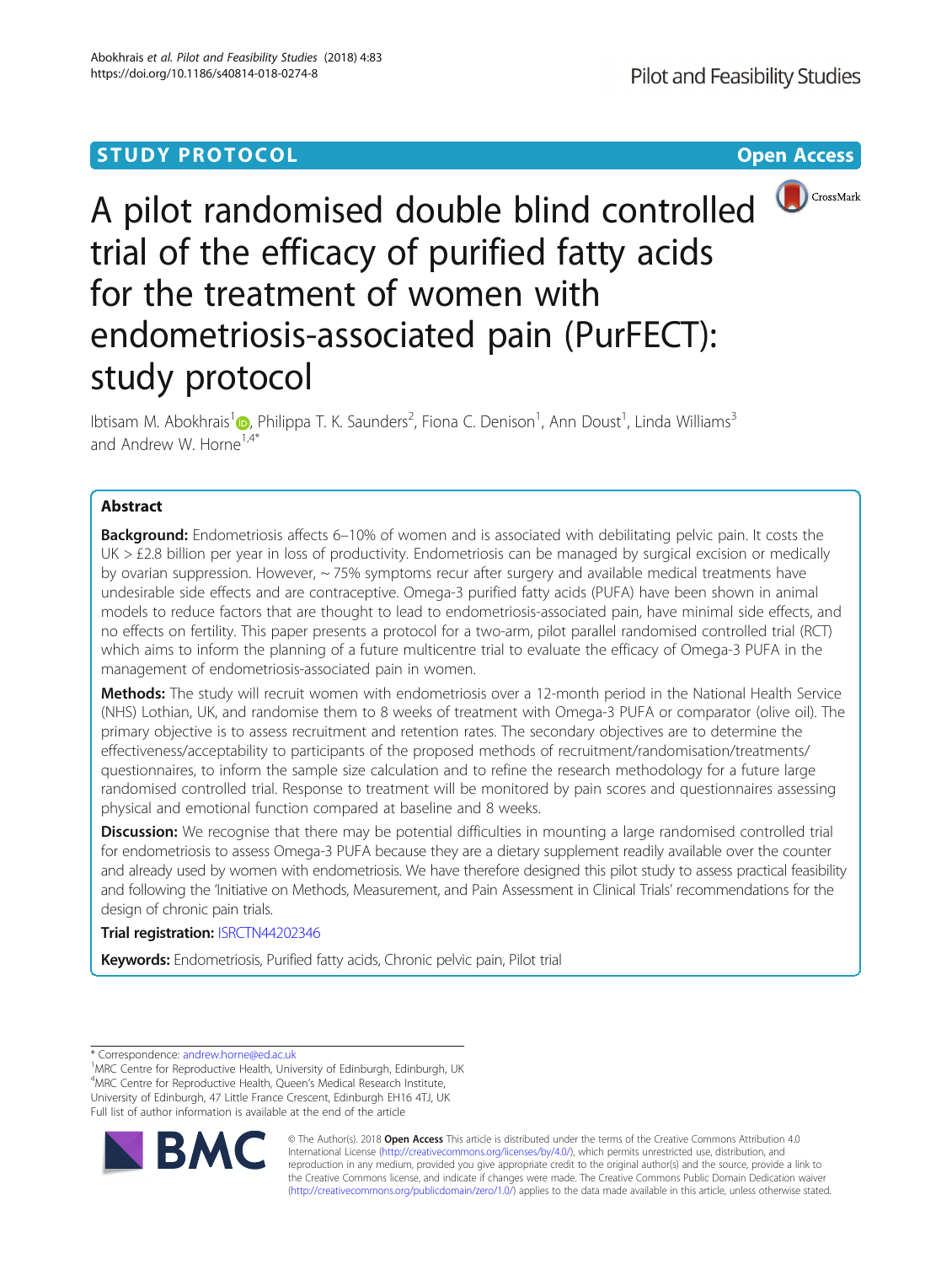## Background

Endometriosis is an inflammatory condition that affects 6–10% of women in the UK [[1\]](#page-5-0) and is responsible for approximately 20% of gynaecological consultations. It is associated with chronic pelvic pain, pain during menstruation, pain during intercourse, and an increased likelihood of infertility [[2\]](#page-5-0). Endometriosis is associated with a 45% reduction in work productivity with the annual cost for caring for women with endometriosis estimated at  $>$  £2.8 billion in the UK [[1\]](#page-5-0).

Endometriosis is defined by the presence of endometrial-like tissue (endometriosis 'lesions') outside the uterine cavity, most commonly on the pelvic peritoneum or ovaries [\[2\]](#page-5-0). The cause of the painful symptoms experienced by women with endometriosis is not well understood. Endometriosis is treated by surgical excision or medical management by ovarian suppression. However, up to 75% symptoms recur after surgery and medical treatments have undesirable side effects [\[3\]](#page-5-0) and are contraceptive. There is an unmet need for new medical treatments for endometriosis.

An ideal therapy for endometriosis would (i) reduce the painful symptoms associated with the condition, (ii) reduce lesion size, (iii) preserve the patients' ability to conceive while on medication, and (iv) have no, or limited, side effects. Oral Omega-3 purified fatty acids (PUFA) have the potential to meet all of the above criteria. Omega-3 PUFA are a Food and Drug Administration (FDA)-approved dietary supplement, which play a role in the regulation of prostaglandin metabolism and cytokine physiology, and are thought to work by competing with Omega-6 PUFA to produce lipid mediators which are anti-inflammatory as opposed to pro-inflammatory [[4](#page-5-0)]. Intake of food with a high content of Omega-3 PUFA have been used in other inflammatory conditions, such as atherosclerosis, asthma, and rheumatoid arthritis and have been shown to have an anti-inflammatory effect [\[5](#page-5-0)].

In endometriosis, Omega-3 PUFA supplementation has been shown to reduce lesion size and reduce local prostaglandin/cytokine production in a rat model [\[6\]](#page-5-0). In an endometriosis model using Fat-1 mice, in which Omega-6 can be converted to Omega-3 PUFA, the number and weight of endometriotic lesions 2 weeks after inoculation were significantly less than in Fat-1 mice compared to controls who cannot convert Omega-6 to Omega-3 PUFA [[7\]](#page-6-0). In vitro studies, using endometrium from women with and without endometriosis have shown that Omega-3 PUFA might have a suppressive effect on endometrial cell survival [[8](#page-6-0)]. In a large, prospective cohort study investigating dietary exposure and endometriosis risk in women, it was concluded that increasing Omega-3 PUFA intake might be the first identified modifiable risk factor for endometriosis [[8](#page-6-0)]. Finally, it is reported that a low ratio of Omega-3 to Omega-6 PUFA intake is correlated with painful menstruation and a high

rate of autoimmune and endocrine disorders in women with endometriosis [\[9\]](#page-6-0).

We believe that it is important to determine the true value of Omega-3 PUFA for the control of or potential elimination of endometriosis-associated pain. A definitive evaluation of the efficacy of Omega-3 PUFA in the management of endometriosis-associated pain will require a large, multicentre randomised controlled trial. This protocol outlines a pilot study to assess the processes that are unknown and vital to the delivery of such a trial, including variance of the response, variables for sample size calculation, follow-up rates, and 'failure to comply with treatment' rates. In the pilot study, we are using olive oil capsules, which do not contain Omega-3 PUFA, as a comparator due to lack of availability of a matched placebo. We accept that this comparator might have the potential for pain relief which could encourage participation in our trial and that it might have a unique taste with a theoretical risk of unblinding the trial medication.

## Methods/design

#### Study design

We aim to perform a two-arm, parallel, double blind randomised controlled pilot trial (Fig. [1\)](#page-2-0).

#### Study settings

We will recruit patients from gynaecology outpatient clinics, gynaecology wards and day surgery units within NHS Lothian, UK (Royal Infirmary of Edinburgh and St. John's Hospital).

#### Study participants

Women with a surgical diagnosis of endometriosis and associated pelvic pain will be recruited.

## Primary objective

The primary objective is to assess recruitment and retention rates. Recruitment is defined as the proportion of eligible patients who agreed to participate from the number approached. Whereas retention is defined as the proportion of the participating patients who completed both baseline and follow-up visits.

#### Secondary objectives

- 1. Estimation of variability of responses for sample size calculation
- 2. Acceptability of proposed methods of recruitment, randomisation, treatments and questionnaires

#### Inclusion criteria

Women are eligible for inclusion if they are as follows:

• Aged between 18 and 50 years.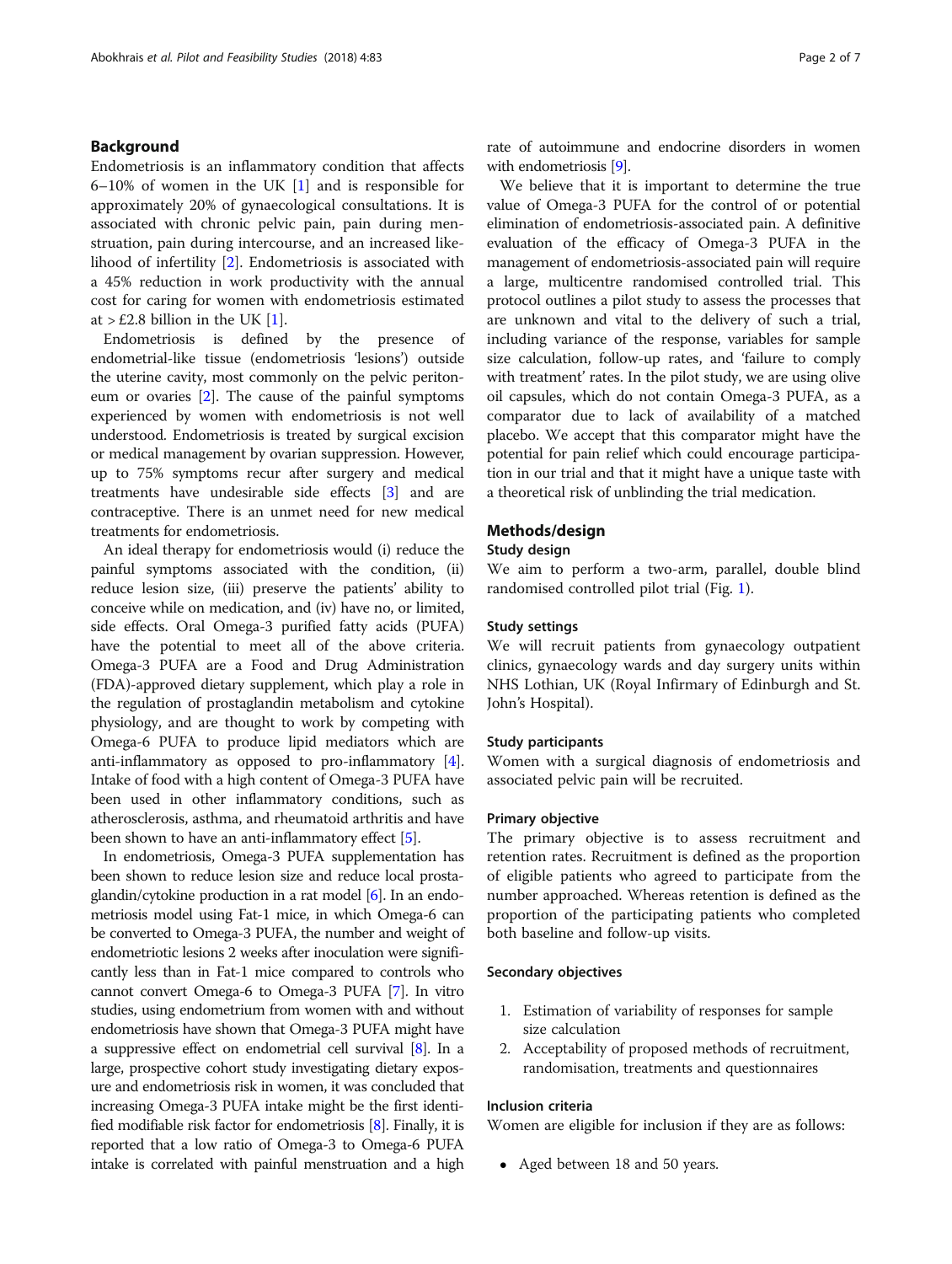<span id="page-2-0"></span>

- Pelvic pain of  $> 3$  months
- Pain located within the true pelvis
- Endometriosis diagnosed macroscopically by laparoscopy
- A numerical rating average 'worst' pain score (NRS) of greater than or equal  $(\ge)$  to four (see below for details).

## Exclusion criteria

Women are excluded if they have one or more of the following:

- Unable to take/allergic to fish/PUFA/peanuts/soyabean
- Insulin-dependent diabetes
- Pregnancy
- Taking anticoagulants
- Breast feeding
- Unable to give informed consent

## Co-primary outcomes

Recruitment and retention rates

## Secondary outcomes

- Estimation of variability of responses to inform the primary outcome of the future definitive RCT
- Acceptability of proposed methods of recruitment, randomisation, treatments, and questionnaires

## Participant enrolment

All gynaecology consultants within NHS Lothian will be sent an email informing them of the study and requesting permission to approach their patients. A clinical research fellow will approach eligible women who have agreed to be seen by the trial team, while the women are still in the clinic, provide them with patient information sheets and offer them the opportunity to discuss the trial. Consent will only be taken later once the patient has had ample time, of at least 24 h, to read the patient information sheet. A further appointment will be arranged for the participant to come for this visit.

## Screening

Eligibility for randomisation will be based on the worst of four weekly numerical rating scale (0–10; NRS) pain scores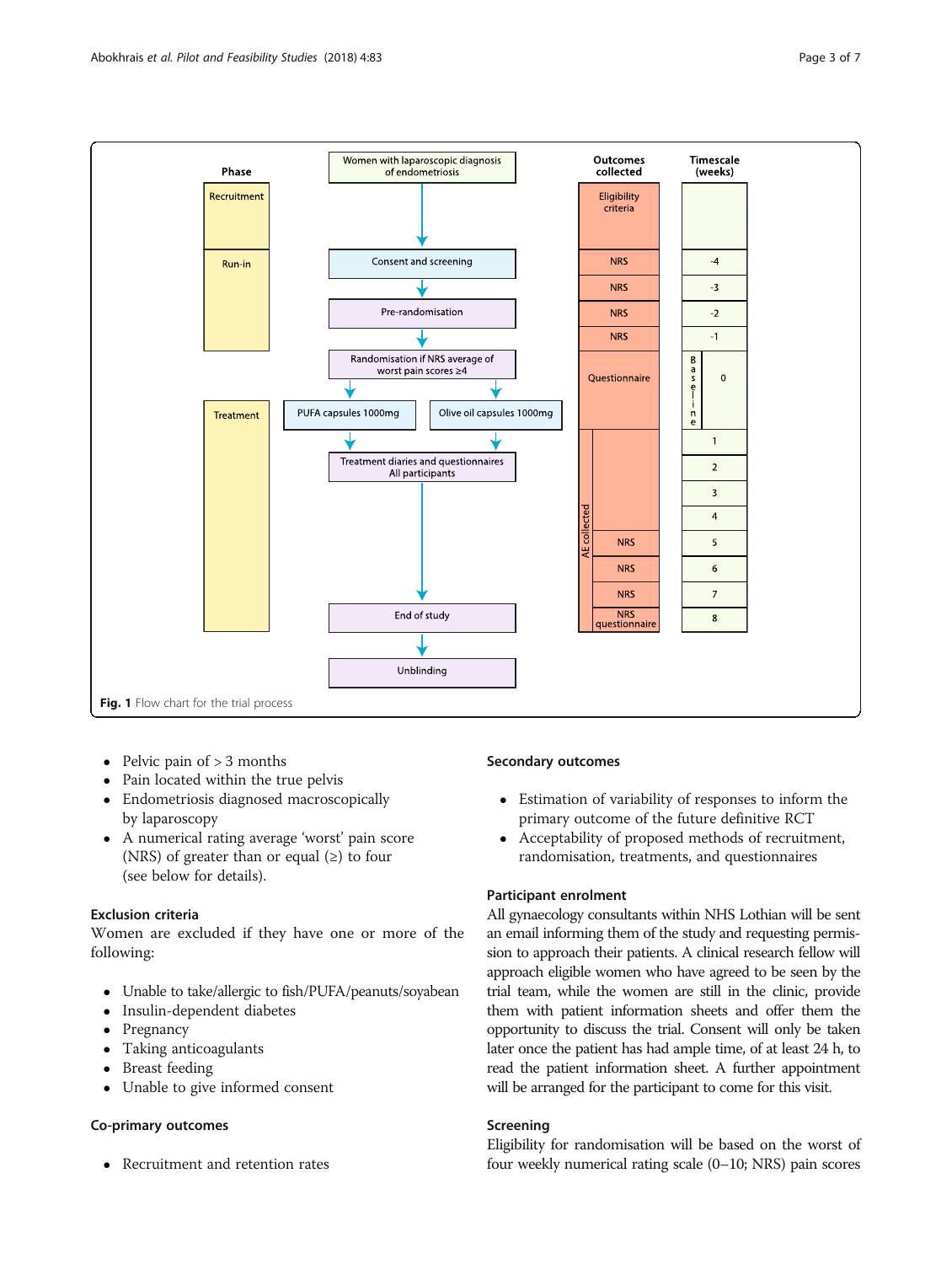collected by text messaging ('run-in phase'), score of 4 out of 10 in 2 or more weeks is required. Texts will be sent by the clinical research fellow to the women's mobile phone, asking about average and worst pain, respectively, and the woman will be asked to reply to the text message with her pain score, rating it from 0 for no pain at all, to 10 being worst pain imaginable. To capture known cyclicity in pain in women, these texts will be sent once per week during the eligibility phase (weeks–minus one to minus four). If a woman has an NRS of greater than or equal to  $\geq 4$  in two or more of the pre-randomisation run-in weeks of the study, she will be eligible for randomisation.

#### Intervention

Women will be randomised to one capsule of Omacor 1000 mgs capsules (Omega-3-acid ethyl ester filled capsules) or one capsule of comparator (olive oil soft gelatin capsules which do not contain Omega-3 PUFA) to be taken twice a day, once in the morning and once at night with food. The allocated treatments will be taken for 8 weeks. Omega-3 purified fatty acids have been used clinically, e.g. post myocardial infarction and for hypertriglyceridemia at doses of 1000–4000 mg daily (in divided doses of 1000 or 2000 mg) [[10\]](#page-6-0). However, high dosage (i.e. 4000 mg) has been associated with a moderate increase in bleeding time  $[11]$ , so we chose to pilot a lower dose and frequency of one capsule (1000 mg) twice a day. We approached the MHRA for advice, and due to the fact that both PUFA and olive oil are 'food supplements', our trial was not deemed a CTIMP.

#### Randomisation

The randomisation scheme will be generated using tables, drawn up by an independent statistician, with 1:1 allocation ratio. The allocated treatment codes will be put into sealed consecutively numbered opaque envelopes. When a woman is randomised into the study, she will receive the treatment indicated in the next available envelope.

# Data collection tools

## Pain scores

During the treatment phase of the study, pain scores will be collected once a week by text messaging during last 4 weeks of the treatment phase (weeks 5 to 8) using the same study procedures as during the 'run-in phase'.

## **Questionnaires**

Women will be given the questionnaires below to complete at baseline and 8 weeks. Baseline demographic and clinical characteristics of the participants will also be recorded at baseline.

- 1. Brief Pain Inventory (BPI) [[12\]](#page-6-0)
- 2. 12-Item Short-Form Health Survey (SF-12) [[13\]](#page-6-0)
- 3. Pain Catastrophizing Questionnaire (PCQ) [[14](#page-6-0)]
- 4. Pain DETECT<sup>™</sup> [[15](#page-6-0)]
- 5. Sexual Activity Questionnaire (SAQ) [[16\]](#page-6-0)
- 6. Brief Fatigue Inventory (BFI) [\[17\]](#page-6-0)
- 7. General Health Questionnaire-12 (GHQ-12) [[18](#page-6-0)]
- 8. Work and Productivity Impairment Questionnaire-specific Health Problem Version 2.0 (WPAI-SHP) [\[19\]](#page-6-0)

An additional acceptability questionnaire will be completed at the end of the study only. This questionnaire will also include questions about whether participants believed that they were receiving Omega-3 PUFA or olive oil, the acceptability of the allocated medication/ treatment regimens (and compliance) and on the acceptability of completing trial-specific procedures including the questionnaires. All questionnaires will be anonymised and self-completed in private.

#### Treatment diaries

Participants will be provided with a treatment diary at the same time as their medication pack is dispensed and blood samples will be collect at baseline. All medications other than the trial treatment taken during the treatment phase of the study will be recorded in a treatment diary. This will include prescription and non-prescription treatment, such as oral analgesics, contraceptives, vitamins, topical preparations and herbal preparations.

#### Participant log

We will keep an anonymised electronic log of women who fulfil the eligibility criteria, women who are invited to participate in the study, women recruited and women who leave the trial early. Reasons for non-recruitment (e.g. non-eligibility, refusal to participate, administrative error) will also be recorded. We will attempt to collect reasons for non-participation from women who decline to take part after previously providing contact details. During the course of the study, we will attempt to document reasons for withdrawal from the study and loss to follow-up.

#### Termination of study

The blinding code will only be broken in emergency situations for reasons of patient safety, where knowledge of the treatment administered is necessary for the treatment of a serious adverse event or when required by local regulatory authorities. Participants whose randomisation codes are broken will cease treatment, but will continue to be followed up. The principal investigator will document the reason for breaking the blind in the participant's source documents and in the Investigator Site Master File. If the participant requires to be unblinded in an emergency, then the research team or pharmacy should be contacted.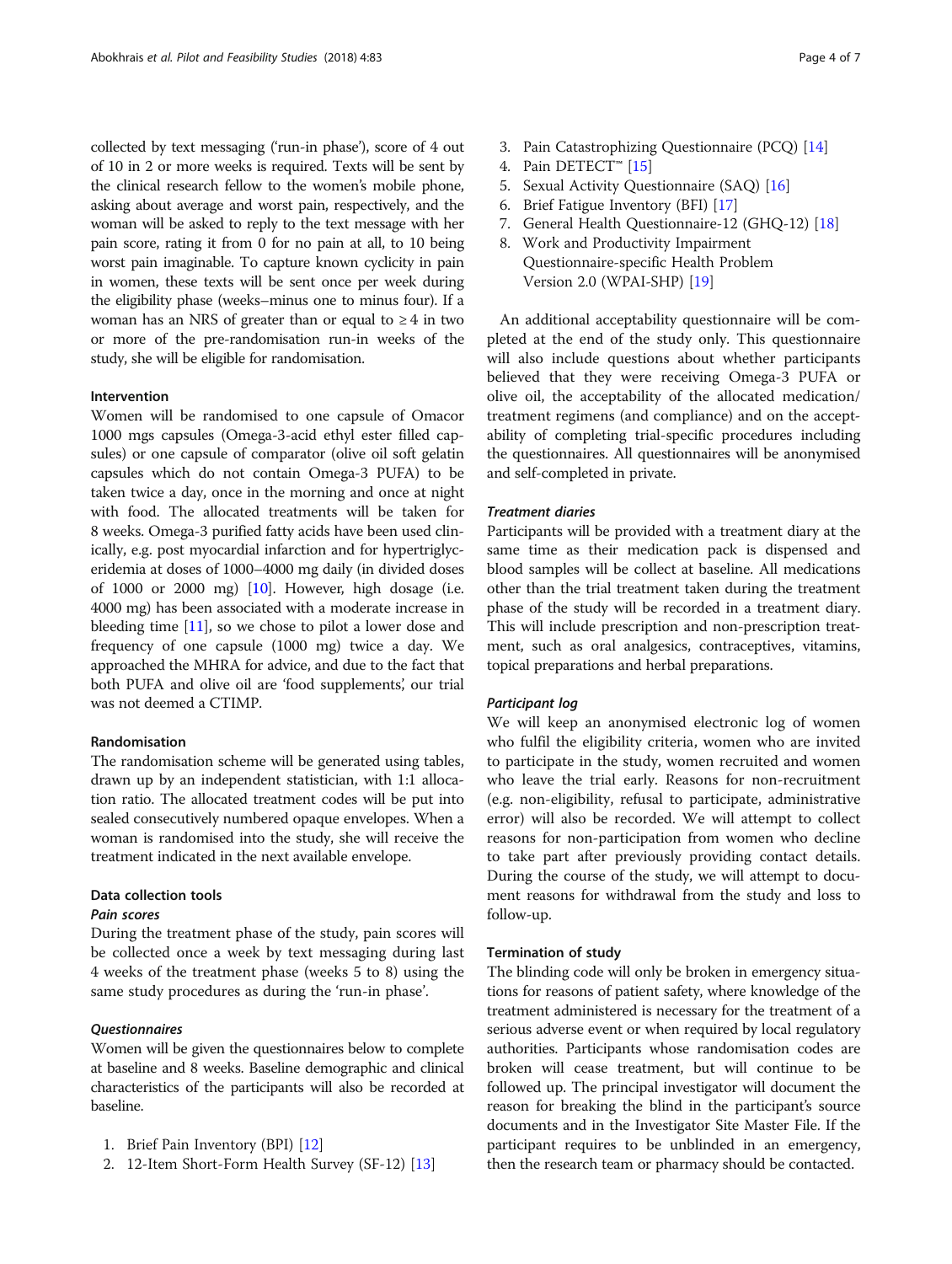### Adverse events

Participants will collect information about adverse events in their treatment diaries. They will also be instructed to contact the clinical research fellow at any time after consenting to join the trial if they have an event that requires hospitalisation or an event that results in persistent or significant disability or incapacity. Omega-3 PUFA are an FDA-approved dietary supplement, and serious adverse events are not anticipated. Any serious adverse events that occur after joining the trial will be reported in detail in the participant's medical notes, followed up until resolution of the event and reported to the Academic and Clinical Central Office for Research & Development (ACCORD) Research Governance [\(http://www.accord.ed.ac.uk\)](http://www.accord.ed.ac.uk) and Quality Assurance Office based at the University of Edinburgh immediately, or within 24 h. ACCORD will onward report all serious adverse events (SAE) within 7 days. Hospitalisation for a pre-existing condition, e.g. exacerbation of pain due to endometriosis will not be considered a SAE, but will be documented.

#### Sample size

The emphasis in this study is to establish feasibility, not statistical significance. This study is designed primarily to explore the recruitment and retention rates, and we will aim to recruit as many women as possible over a 12-month period. We estimate that we will recruit  $\sim$  4–5 patients per month and will aim to recruit 40 patients. As we anticipate a recruitment rate of 50%, 40 participants would be able to give 95% confidence interval of 35–65%. The data from this pilot study will be used to refine sample size calculations for any future RCT.

#### Data analysis

#### Recruitment and retention rates

Using the information collected from the participant log, we will determine the number of patients recruited from the pool of eligible women and a > 50% recruitment will be deemed acceptable. While a retention rate of 100% would be ideal, we will consider a rate of 80% satisfactory. We will provide an estimate of the proportion and its 95% confidence interval. In addition, we will determine the nature and number of unanswered questions in each questionnaire. We aim to determine whether the trial design will perform well enough in the field to warrant rolling out the study to full trial. All analysis will be carried out at the University of Edinburgh.

## Effectiveness and acceptability of proposed methods of recruitment, randomisation, treatments and assessment tools

These areas will be assessed quantitatively using additional questions included in participant questionnaires administered at 8 weeks. The data collected from the different

questionnaires will be used to explore comparisons between the two groups and will be reported as estimates of difference and corresponding confidence intervals in order to calculate sample size. Due to the conflicting literature about the benefits of methods such as prescription monitoring, pill counting and devices for monitoring the selfadministration of medicines, data on blinding and compliance to treatment will be derived from questionnaires at 8 weeks. We aim to determine if treatment is acceptable in terms of self-reported compliance (from treatment diaries). We will examine the effect of non-compliance and retention, which will be used to inform the sample size required for a full trial.

#### Trial sponsors

The trial is co-sponsored by the University of Edinburgh and NHS Lothian.

#### Data handling, storage and archiving

A log with the patients' name and date of birth will be kept along with their unique study number in a separate file. All the data generated from the study will be stored in an anonymised form in a bespoke database, which will also be password protected. Only anonymised information will be stored on this, and participants will only be identifiable by their study number. All paperwork will be kept in a locked filing cabinet in a locked office. All the data will be stored on university server on a password-protected computer with a limited access to the research team, in accordance with the NHS and University of Edinburgh guidelines and in accordance with the Data Protection Act. All study documentation will be kept for a minimum of 5 years from the protocol defined end of study point. When the minimum retention period has elapsed, study documentation will not be destroyed without permission from the sponsor. The trial statistician will also be blinded to the treatment during analysis.

#### **Ethics**

Ethical approval has been obtained from the Scotland A Research Ethics Committee (LREC 16/SS/0010).

## Dissemination

The data will be presented at international conferences and published in peer-reviewed journals. The clinical study report will be used for publication and presentation at scientific meetings. We will make the information obtained from the study available to the public through national bodies, e.g. Endometriosis UK.

## **Discussion**

We believe that a definitive evaluation of the efficacy of Omega-3 PUFA in the management of endometriosis requires a multicentre randomised controlled trial. Recognising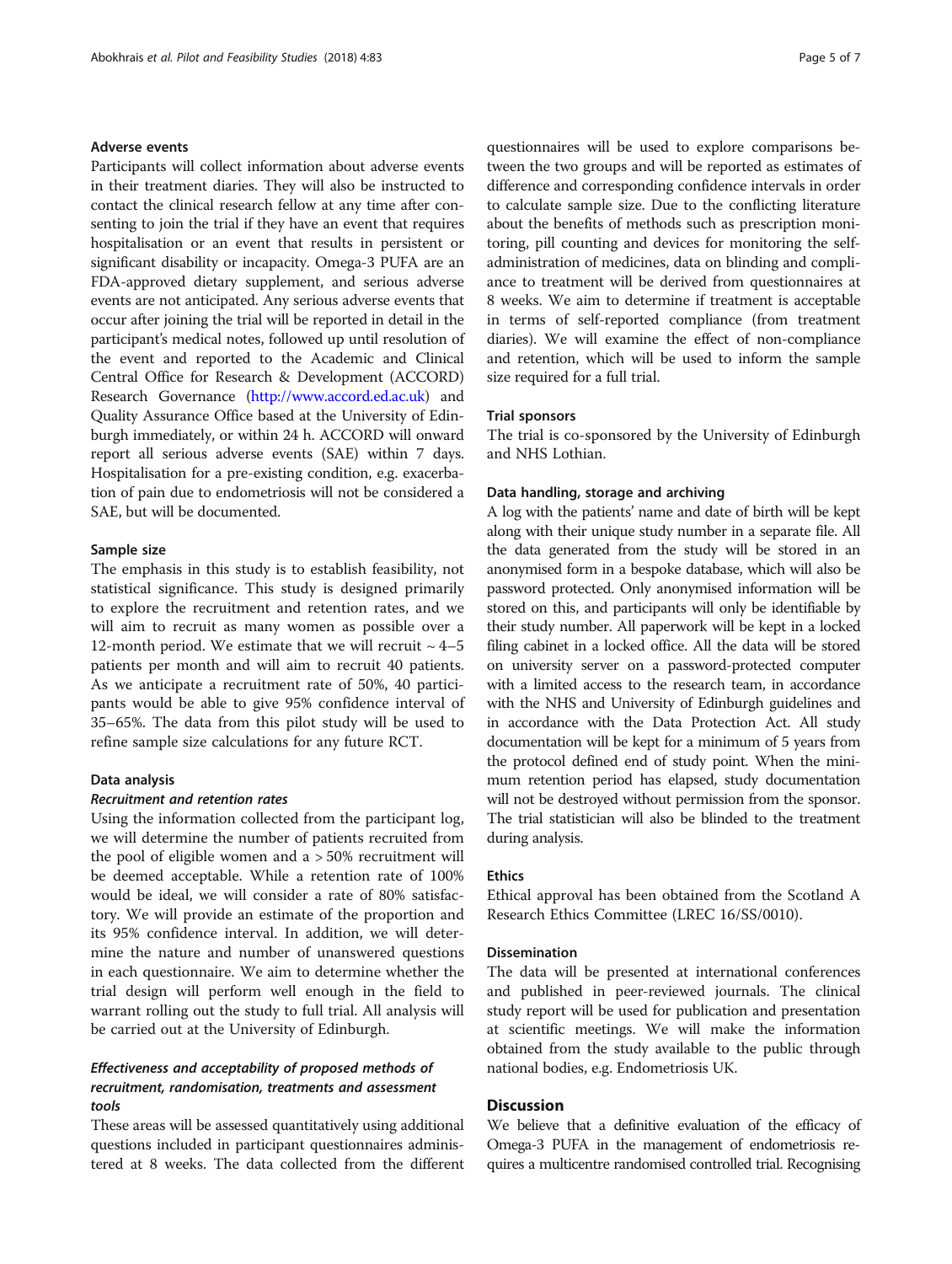<span id="page-5-0"></span>that there may be potential difficulties in mounting a large randomised controlled trial for the management of endometriosis-associated pain using a supplement which is widely available over the counter, we have designed this pilot study to assess practical feasibility following the Initiative on Methods, Measurement, and Pain Assessment in Clinical Trials (IMMPACT) recommendations for the design of chronic pain clinical trials [\[20](#page-6-0)]. We plan to randomise participants to either Omega-3 PUFA or olive oil and then evaluate recruitment and retention rates as our primary outcome.

A potential limitation of our study is the broad inclusion and exclusion criteria which we have produced in an attempt to reflect the true clinical scenario of endometriosis. Our criteria do not take into account pain intensity, do not exclude women with non-reproductive comorbidities (e.g. irritable bowel syndrome, bladder pain syndrome) that could explain their symptoms and allow participants the use of concomitant medications. We are aware that these characteristics may increase variability in patient responsiveness to treatment and carry the risk of failing to demonstrate treatment effect. We will therefore capture this information in our pilot study in the participants' questionnaires and treatment diaries to inform interpretation of our results and the planning of the future randomised controlled trial. Like many of the medications/ supplements used for endometriosis, Omega-3 PUFA given in the highest effective dose with the rate and severity of adverse effects are minimised.

One of the other limitations of our pilot study is the lack of availability of a suitable placebo. It was not possible to find a placebo identical to Omega-3 PUFA, and therefore, we decided to use a 'comparator' (olive oil) instead of a true placebo. We thought that olive oil, a comparator with the potential for pain relief  $[21]$ , was the best option for our target population to encourage participation in our trial [[22](#page-6-0)]. The drawback of using olive oil is that it may have a unique taste and there is a theoretical risk of the subjects guessing which arm of the trial they have been randomised to. In order to determine whether significant 'unblinding' was present, we will ask the subjects at the conclusion of the trial to guess what treatment was received and the primary reason for the guess in an attempt to determine the validity of using olive oil as a suitable comparator. Another limitation of our study is the short timescale of the treatment phase, and we are aware that a longer trial will likely be necessary to better assess the long-term effects of Omega-3 PUFA.

We have chosen data collection tools to assess the core domains of pain, physical/emotional functioning (including sleeping difficulties), improvement/satisfaction with treatment, symptoms and adverse events, following advice from a clinical psychologist and a general practitioner, both with a research interest in endometriosis. These tools are in line with the IMMPACT recommendations for chronic pain

trials [\[23](#page-6-0)]. We will assess the reliability and acceptability of these data collection tools in order to refine our methods for the subsequent RCT.

In summary, this pilot trial with embedded evaluation of trial processes and collection of outcome data will allow us to undertake detailed feasibility work to inform a future large-scale trial in the important but challenging area of dietary supplements and endometriosis-associated pain.

#### Abbreviations

AA: Arachidonic acid; ACCORD: Academic and Clinical Central Office for Research and Development; BFI: Brief Fatigue Inventory; BPI: Brief Pain Inventory; CRF: Case report form; DHA: Docosahexaenoic acid; EPA: Eicosapentaenoic acid; FDA: Food and Drug Administration; GHQ-12: General Health Questionnaire-12; IMMPACT: Initiative on Methods, Measurement, and Pain Assessment in Clinical Trials; NRS: Numerical Rating Pain Score; PCQ: Pain Catastrophizing Questionnaire; PUFA: Purified fatty acids; RCT: Randomised controlled trial; SAQ: Sexual Activity Questionnaire; SF-12: 12-Item Short-Form Health Survey; WPAI-SHP: Work and Productivity Impairment Questionnaire-specific Health Problem Version 2.0

#### Funding

PurFECT is funded by an IKTF grant (96bM-12/0774) from the University of Edinburgh and supported by an MRC Centre Grant Mr/N022556/1.

#### Authors' contributions

IMA, PTKS, FCD, AD, LW, and AWH was responsible for the contribution of original material, drafting, editing, and approval of the final manuscript. All authors read and approved the final manuscript.

#### Ethics approval and consent to participate

Ethical approval has been obtained from the Scotland A Research Ethics Committee (LREC 16/SS/0010). All participants consented and agreed to take part in the study.

#### Competing interests

The authors declare that they have no competing interests.

#### Publisher's Note

Springer Nature remains neutral with regard to jurisdictional claims in published maps and institutional affiliations.

#### Author details

<sup>1</sup>MRC Centre for Reproductive Health, University of Edinburgh, Edinburgh, UK. <sup>2</sup>MRC Centre for Inflammation Research, University of Edinburgh, Edinburgh, UK. <sup>3</sup>Usher Institute of Population Health Sciences and Informatics, Edinburgh, UK. <sup>4</sup>MRC Centre for Reproductive Health, Queen's Medical Research Institute, University of Edinburgh, 47 Little France Crescent, Edinburgh EH16 4TJ, UK.

#### Received: 27 September 2017 Accepted: 18 April 2018 Published online: 25 April 2018

#### References

- 1. Giudice LC, Kao LC. Endometriosis. Lancet. 2004;364(9447):1789–99.
- Yap C, Furness S, Farguhar C. Pre and post operative medical therapy for endometriosis surgery. Cochrane Database Syst Rev. 2004;(3):CD003678.
- 3. Bulun SE, et al. Aromatase as a therapeutic target in endometriosis. Trends Endocrinol Metab. 2000;11(1):22–7.
- 4. Calder PC. Marine omega-3 fatty acids and inflammatory processes: effects, mechanisms and clinical relevance. Biochim Biophys Acta. 2015;1851(4):469–84.
- 5. Hino A, et al. Very long chain N-3 fatty acids intake and carotid atherosclerosis: an epidemiological study evaluated by ultrasonography. Atherosclerosis. 2004;176(1):145–9.
- 6. Netsu S, et al. Oral eicosapentaenoic acid supplementation as possible therapy for endometriosis. Fertil Steril. 2008;90(4):1496–502.